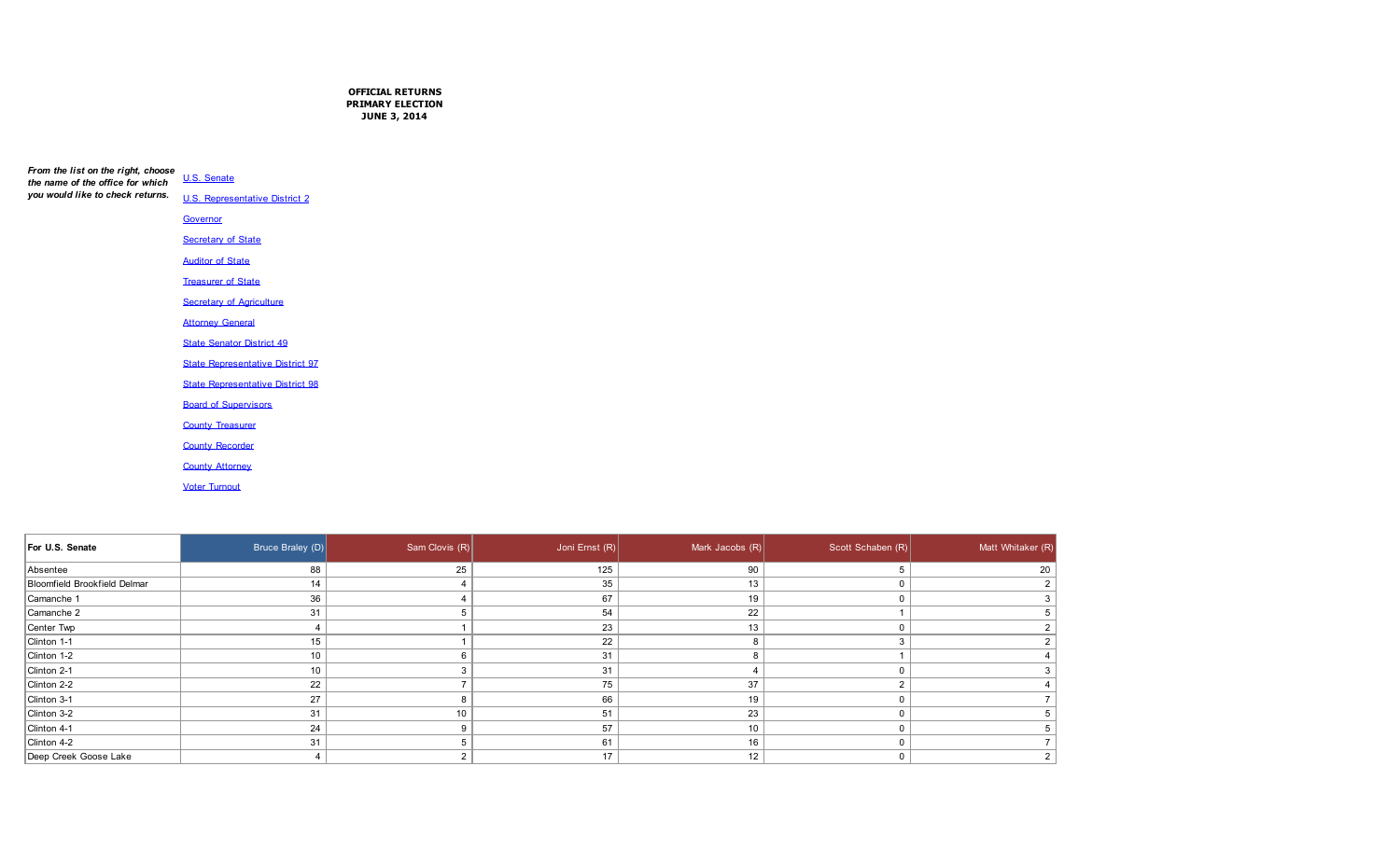| DeWitt 1                     | 30  |     | 49    |     |    |     |
|------------------------------|-----|-----|-------|-----|----|-----|
| DeWitt 2                     | 25  |     | 87    | 39  |    |     |
| Dewitt Twp                   | 12  |     | 60    | 26  |    |     |
| Eden Camanche Twp            |     |     | 19    | 11  |    |     |
| Elk River Hampshire Andover  |     |     | 63    | 18  |    |     |
| Liberty Toronto              |     |     | 32    | 6   |    |     |
| Low Moor                     |     |     |       |     |    |     |
| Olive Grant Calamus          |     |     | 67    | 21  |    |     |
| Orange Grand Mound           | 12  |     | 42    | 16  |    |     |
| Sharon Lost Nation           |     |     | 20    |     |    |     |
| Spring Rock Wheatland        | 11  |     | 30    | 44  |    |     |
| Waterford Charlotte          | 12  |     | 27    | a   |    |     |
| Welton Twp Washington Welton | 10  |     | 33    | 10  |    |     |
| <b>Total Votes:</b>          | 487 | 141 | 1,253 | 483 | 13 | 104 |

| For U.S. Representative<br>District 2 | Dave Loebsack (D) | Mark S Lofgren (R) | Mariannette Miller-Meeks (R) | Matthew C Waldren (R) |
|---------------------------------------|-------------------|--------------------|------------------------------|-----------------------|
| Absentee                              | 92                | 127                | 107                          | 13                    |
| <b>Bloomfield Brookfield Delmar</b>   | 11                | 20                 | 24                           | 4                     |
| Camanche 1                            | 34                | 47                 | 18                           | 13                    |
| Camanche 2                            | 31                | 42                 | 19                           | 17                    |
| Center Twp                            | 4                 | 11                 | 17                           | 6                     |
| Clinton 1-1                           | 15                | 15                 | 10                           | 6                     |
| Clinton 1-2                           | 10                | 22                 | 11                           | 11                    |
| Clinton 2-1                           | 10                | 14                 | 20                           | 5                     |
| Clinton 2-2                           | 22                | 53                 | 42                           | 13                    |
| Clinton 3-1                           | 26                | 46                 | 29                           | 18                    |
| Clinton 3-2                           | 31                | 37                 | 35                           | 6                     |
| Clinton 4-1                           | 24                | 43                 | 28                           | 6                     |
| Clinton 4-2                           | 30                | 34                 | 25                           | 21                    |
| Deep Creek Goose Lake                 | $\overline{4}$    | 15                 | 13                           | $\overline{2}$        |
| DeWitt 1                              | 30                | 26                 | 27                           | 9                     |
| DeWitt 2                              | 25                | 71                 | 34                           | 16                    |
| Dewitt Twp                            | 11                | 40                 | 34                           | 9                     |
| Eden Camanche Twp                     | 3                 | 11                 | 20                           | 3                     |
| Elk River Hampshire Andover           | $\overline{7}$    | 31                 | 38                           | 8                     |
| Liberty Toronto                       | $\overline{2}$    | 18                 | 13                           | 5                     |
| Low Moor                              | $\mathbf 0$       | 4                  | 3                            | 4                     |
| Olive Grant Calamus                   | 10                | 34                 | 31                           | 14                    |
| Orange Grand Mound                    | 13                | 25                 | 23                           | 3                     |
| <b>Sharon Lost Nation</b>             | $\overline{7}$    | 8                  | 16                           | 6                     |
| Spring Rock Wheatland                 | 11                | 13                 | 23                           | 4                     |
| <b>Waterford Charlotte</b>            | 11                | 16                 | 14                           | 5                     |
| Welton Twp Washington Welton          | 12                | 16                 | 23                           | 4                     |
| <b>Total Votes:</b>                   | 486               | 839                | 697                          | 231                   |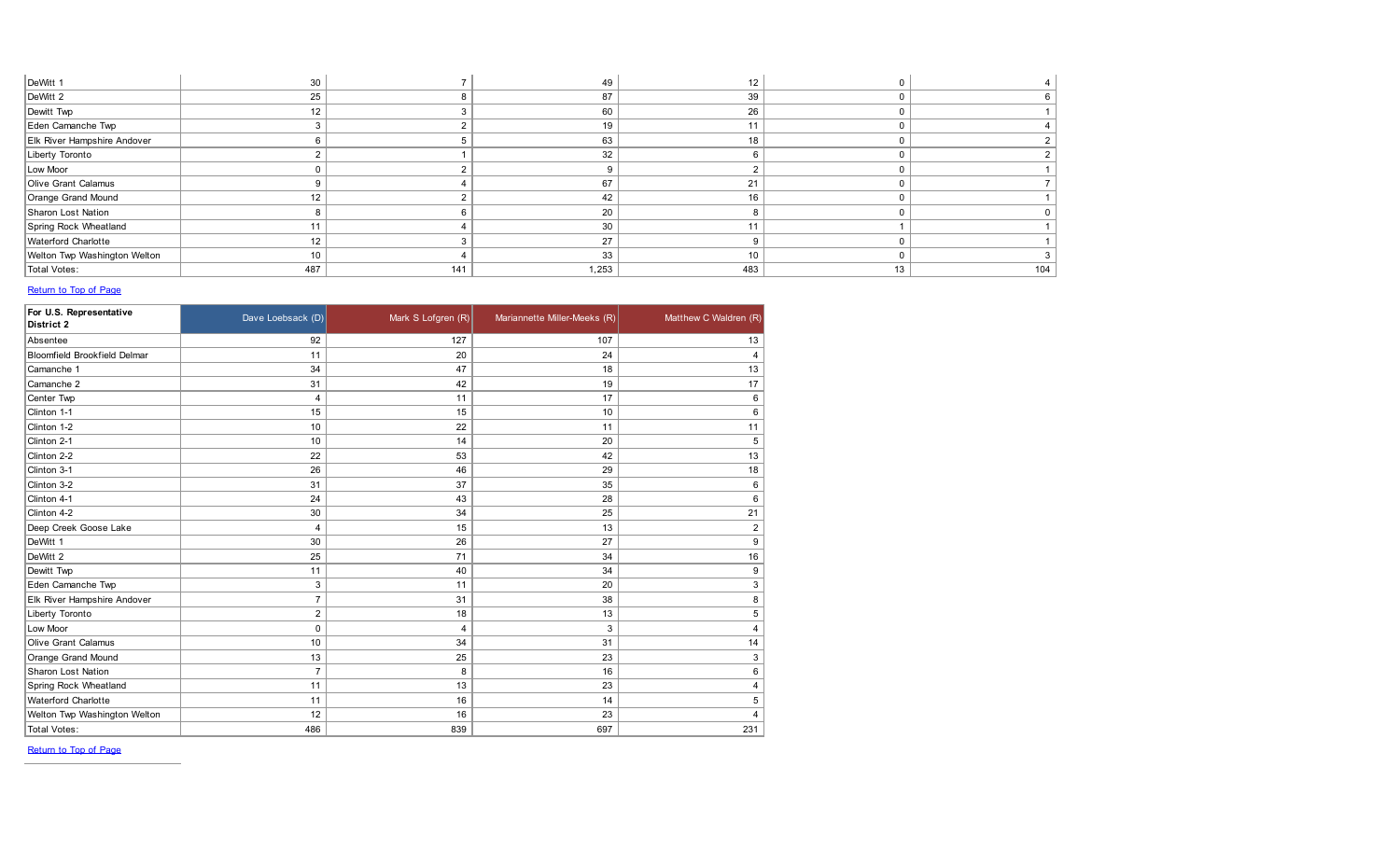| For Governor                        | Jack Hatch (D) | Terry E Branstad (R) | Tom Hoefling (R) |
|-------------------------------------|----------------|----------------------|------------------|
| Absentee                            | 90             | 225                  | 33               |
| <b>Bloomfield Brookfield Delmar</b> | 11             | 48                   | 5                |
| Camanche 1                          | 32             | 79                   | 18               |
| Camanche 2                          | 29             | 72                   | 16               |
| Center Twp                          | 4              | 37                   | $\overline{2}$   |
| Clinton 1-1                         | 14             | 25                   | 10               |
| Clinton 1-2                         | 9              | 45                   | 6                |
| Clinton 2-1                         | 8              | 37                   | 6                |
| Clinton 2-2                         | 19             | 102                  | 21               |
| Clinton 3-1                         | 25             | 85                   | 14               |
| Clinton 3-2                         | 31             | 80                   | 8                |
| Clinton 4-1                         | 24             | 76                   | $\overline{7}$   |
| Clinton 4-2                         | 31             | 77                   | 12               |
| Deep Creek Goose Lake               | 4              | 29                   | 3                |
| DeWitt 1                            | 29             | 65                   | 10               |
| DeWitt 2                            | 26             | 124                  | 18               |
| Dewitt Twp                          | 11             | 82                   | $\overline{7}$   |
| Eden Camanche Twp                   | 2              | 35                   | 2                |
| Elk River Hampshire Andover         | $\overline{7}$ | 79                   | 6                |
| Liberty Toronto                     | 2              | 35                   | 5                |
| Low Moor                            | 0              | 12                   | 5                |
| <b>Olive Grant Calamus</b>          | $\overline{7}$ | 95                   | 4                |
| Orange Grand Mound                  | 13             | 52                   | 6                |
| <b>Sharon Lost Nation</b>           | 8              | 27                   | 5                |
| Spring Rock Wheatland               | 11             | 43                   | 4                |
| <b>Waterford Charlotte</b>          | 11             | 34                   | 5                |
| Welton Twp Washington Welton        | 7              | 41                   | 10               |
| <b>Total Votes:</b>                 | 465            | 1,741                | 248              |

| For Secretary of State              | Brad Anderson (D) | Paul D Pate (R) |
|-------------------------------------|-------------------|-----------------|
| Absentee                            | 89                | 221             |
| <b>Bloomfield Brookfield Delmar</b> | 11                | 49              |
| Camanche 1                          | 32                | 70              |
| Camanche 2                          | 30                | 64              |
| Center Twp                          | 4                 | 30              |
| Clinton 1-1                         | 14                | 30              |
| Clinton 1-2                         | 10                | 42              |
| Clinton 2-1                         | 9                 | 34              |
| Clinton 2-2                         | 20                | 92              |
| Clinton 3-1                         | 26                | 80              |
| Clinton 3-2                         | 31                | 72              |
| Clinton 4-1                         | 24                | 70              |
| Clinton 4-2                         | 31                | 70              |
| Deep Creek Goose Lake               | 4                 | 26              |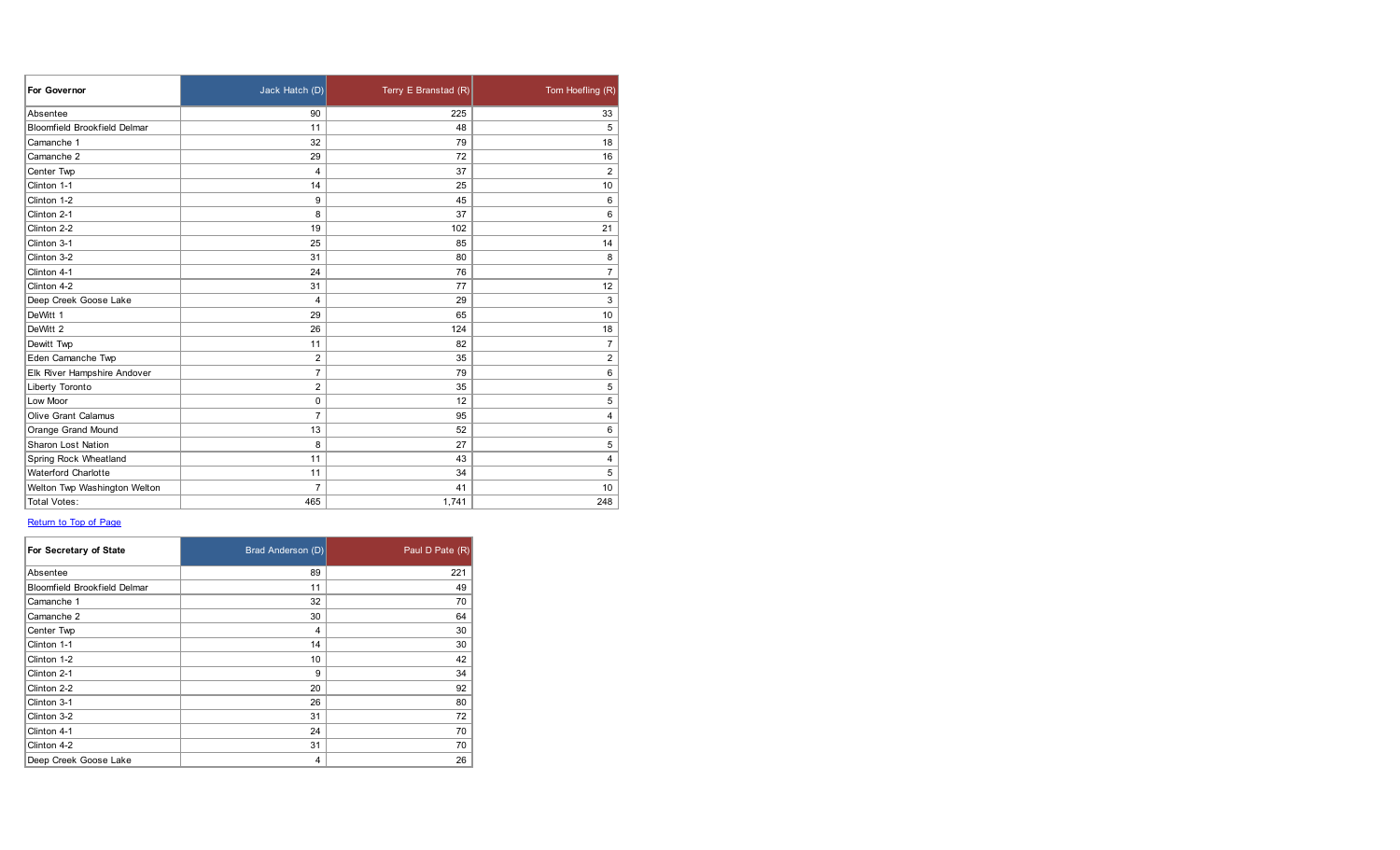| DeWitt 1                     | 29             | 63    |
|------------------------------|----------------|-------|
| DeWitt 2                     | 26             | 118   |
| Dewitt Twp                   | 11             | 72    |
| Eden Camanche Twp            | 3              | 30    |
| Elk River Hampshire Andover  | $\overline{7}$ | 72    |
| Liberty Toronto              | 2              | 32    |
| Low Moor                     | $\Omega$       | 9     |
| <b>Olive Grant Calamus</b>   | 8              | 72    |
| Orange Grand Mound           | 14             | 46    |
| <b>Sharon Lost Nation</b>    | 8              | 26    |
| Spring Rock Wheatland        | 11             | 39    |
| <b>Waterford Charlotte</b>   | 10             | 30    |
| Welton Twp Washington Welton | 10             | 42    |
| <b>Total Votes:</b>          | 474            | 1.601 |

| For Auditor of State                | Jonathan Neiderbach (D) | Mary Mosiman (R) |
|-------------------------------------|-------------------------|------------------|
| Absentee                            | 91                      | 218              |
| <b>Bloomfield Brookfield Delmar</b> | 12                      | 49               |
| Camanche 1                          | 31                      | 68               |
| Camanche 2                          | 27                      | 63               |
| Center Twp                          | 4                       | 29               |
| Clinton 1-1                         | 15                      | 27               |
| Clinton 1-2                         | 9                       | 41               |
| Clinton 2-1                         | 9                       | 31               |
| Clinton 2-2                         | 20                      | 89               |
| Clinton 3-1                         | 24                      | 80               |
| Clinton 3-2                         | 31                      | 70               |
| Clinton 4-1                         | 24                      | 71               |
| Clinton 4-2                         | 30                      | 71               |
| Deep Creek Goose Lake               | $\overline{4}$          | 26               |
| DeWitt 1                            | 28                      | 63               |
| DeWitt 2                            | 25                      | 118              |
| Dewitt Twp                          | 9                       | 72               |
| Eden Camanche Twp                   | 3                       | 29               |
| Elk River Hampshire Andover         | 7                       | 71               |
| Liberty Toronto                     | $\overline{2}$          | 32               |
| Low Moor                            | $\mathbf 0$             | 10               |
| <b>Olive Grant Calamus</b>          | 8                       | 74               |
| Orange Grand Mound                  | 11                      | 47               |
| <b>Sharon Lost Nation</b>           | 8                       | 27               |
| Spring Rock Wheatland               | 11                      | 36               |
| <b>Waterford Charlotte</b>          | 11                      | 32               |
| Welton Twp Washington Welton        | 9                       | 41               |
| <b>Total Votes:</b>                 | 463                     | 1,585            |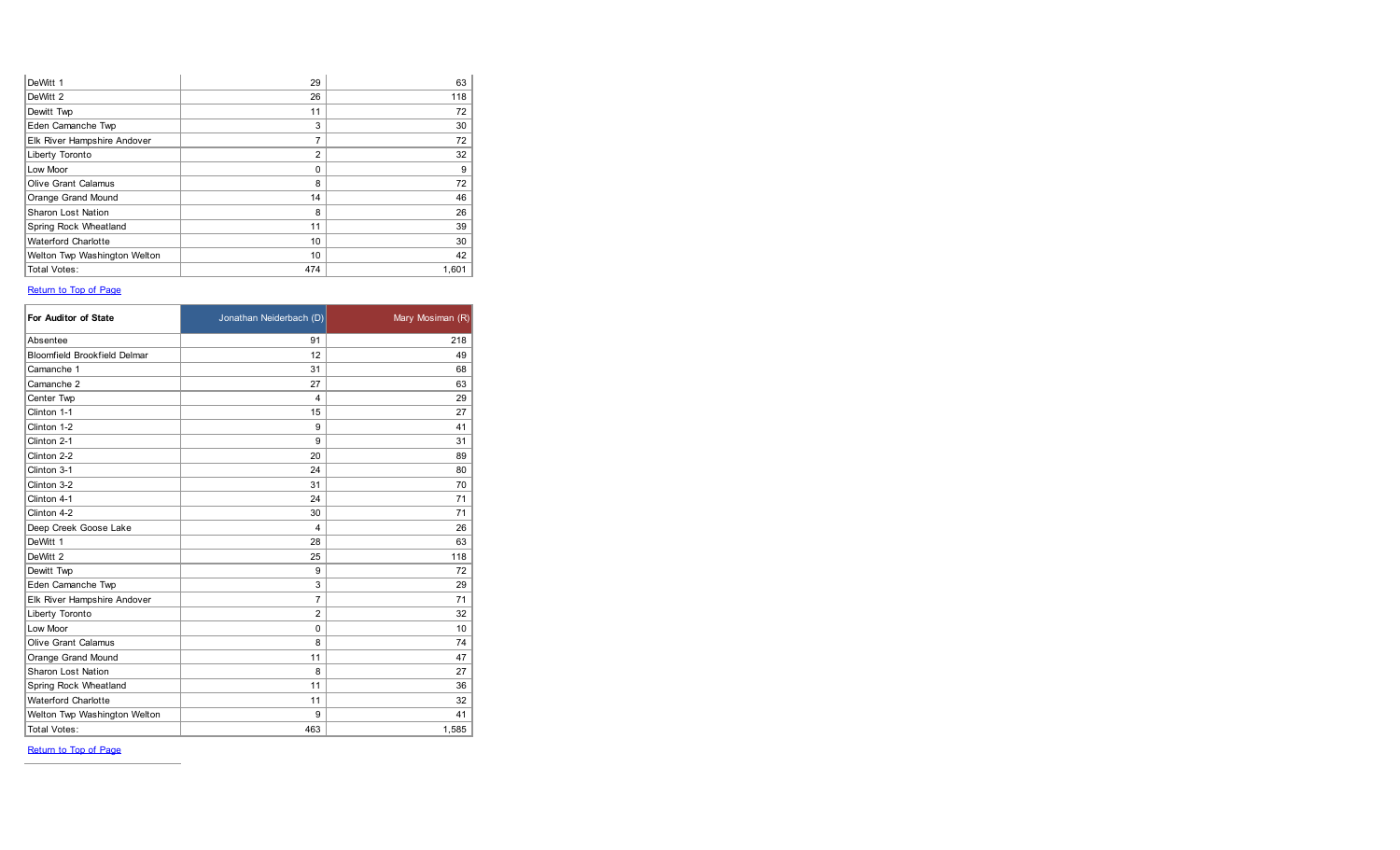| For Treasurer of State              | Michael L Fitzgerald (D) |
|-------------------------------------|--------------------------|
| Absentee                            | 90                       |
| <b>Bloomfield Brookfield Delmar</b> | 12                       |
| Camanche 1                          | 31                       |
| Camanche 2                          | 29                       |
| Center Twp                          | 4                        |
| Clinton 1-1                         | 14                       |
| Clinton 1-2                         | 9                        |
| Clinton 2-1                         | 9                        |
| Clinton 2-2                         | 21                       |
| Clinton 3-1                         | 24                       |
| Clinton 3-2                         | 31                       |
| Clinton 4-1                         | 24                       |
| Clinton 4-2                         | 30                       |
| Deep Creek Goose Lake               | 4                        |
| DeWitt 1                            | 31                       |
| DeWitt <sub>2</sub>                 | 26                       |
| Dewitt Twp                          | 10                       |
| Eden Camanche Twp                   | 3                        |
| Elk River Hampshire Andover         | $\overline{7}$           |
| Liberty Toronto                     | $\overline{2}$           |
| Low Moor                            | $\Omega$                 |
| <b>Olive Grant Calamus</b>          | 10                       |
| Orange Grand Mound                  | 14                       |
| <b>Sharon Lost Nation</b>           | 10                       |
| Spring Rock Wheatland               | 11                       |
| <b>Waterford Charlotte</b>          | 12                       |
| Welton Twp Washington Welton        | 11                       |
| Total Votes:                        | 479                      |

| For Secretary of Agriculture | Sherrie Taha (D) | <b>Bill Northey (R)</b> |
|------------------------------|------------------|-------------------------|
| Absentee                     | 87               | 234                     |
| Bloomfield Brookfield Delmar | 11               | 50                      |
| Camanche 1                   | 32               | 71                      |
| Camanche 2                   | 28               | 64                      |
| Center Twp                   | 3                | 35                      |
| Clinton 1-1                  | 14               | 28                      |
| Clinton 1-2                  | 10               | 42                      |
| Clinton 2-1                  | 9                | 33                      |
| Clinton 2-2                  | 22               | 90                      |
| Clinton 3-1                  | 24               | 82                      |
| Clinton 3-2                  | 31               | 74                      |
| Clinton 4-1                  | 23               | 69                      |
| Clinton 4-2                  | 28               | 68                      |
| Deep Creek Goose Lake        | 4                | 26                      |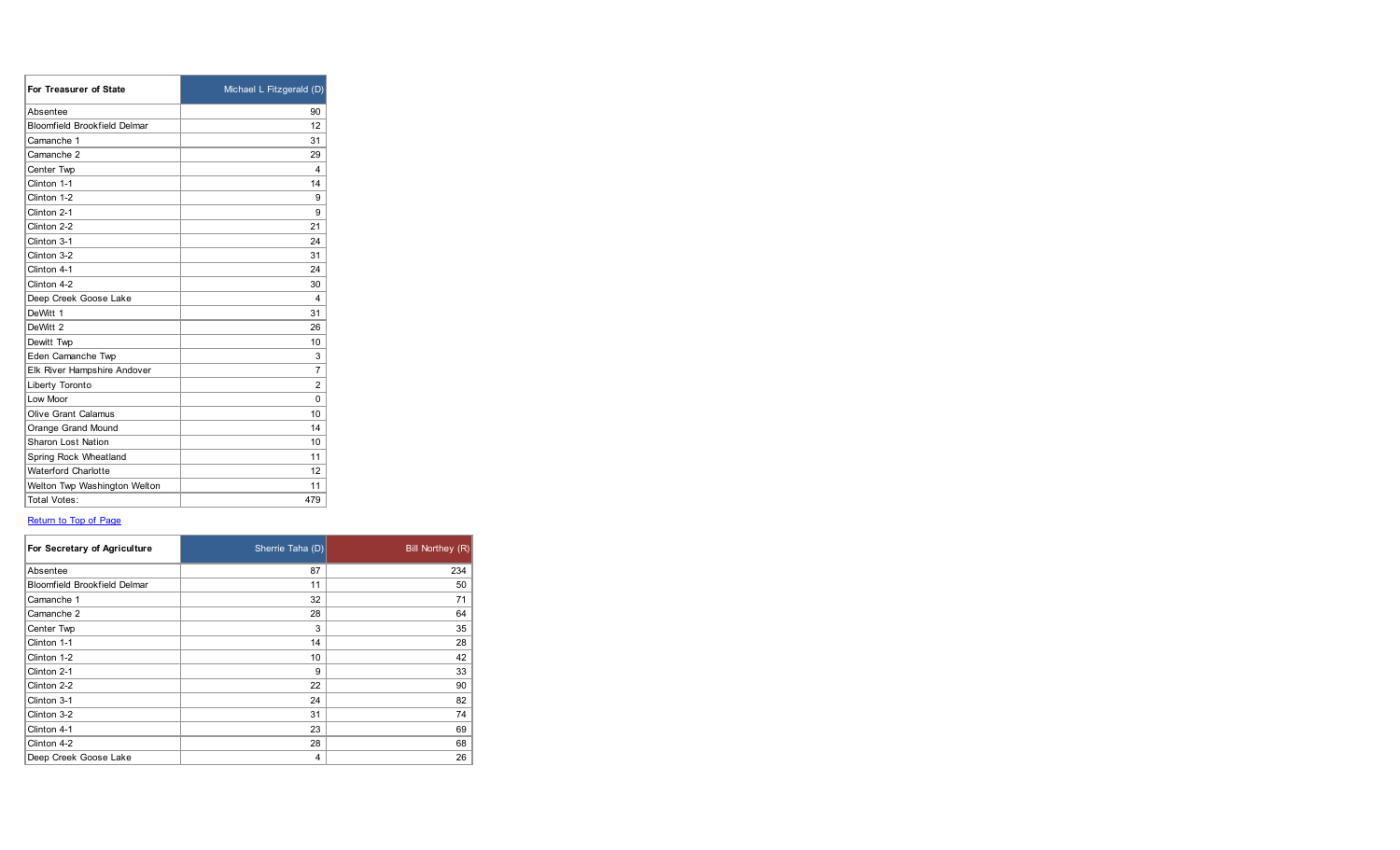| DeWitt 1                     | 27             | 62    |
|------------------------------|----------------|-------|
| DeWitt 2                     | 25             | 122   |
| Dewitt Twp                   | 9              | 77    |
| Eden Camanche Twp            | 2              | 32    |
| Elk River Hampshire Andover  | 7              | 77    |
| Liberty Toronto              | $\overline{2}$ | 36    |
| Low Moor                     | $\Omega$       | 12    |
| <b>Olive Grant Calamus</b>   | 8              | 81    |
| Orange Grand Mound           | 13             | 51    |
| <b>Sharon Lost Nation</b>    | 8              | 28    |
| Spring Rock Wheatland        | 11             | 42    |
| <b>Waterford Charlotte</b>   | 10             | 34    |
| Welton Twp Washington Welton | 9              | 40    |
| <b>Total Votes:</b>          | 457            | 1.660 |

| For Attorney General                | Tom Miller (D) |
|-------------------------------------|----------------|
| Absentee                            | 90             |
| <b>Bloomfield Brookfield Delmar</b> | 13             |
| Camanche 1                          | 32             |
| Camanche 2                          | 31             |
| Center Twp                          | 4              |
| Clinton 1-1                         | 12             |
| Clinton 1-2                         | 10             |
| Clinton 2-1                         | 9              |
| Clinton 2-2                         | 21             |
| Clinton 3-1                         | 24             |
| Clinton 3-2                         | 31             |
| Clinton 4-1                         | 24             |
| Clinton 4-2                         | 30             |
| Deep Creek Goose Lake               | 4              |
| DeWitt 1                            | 31             |
| DeWitt 2                            | 26             |
| Dewitt Twp                          | 10             |
| Eden Camanche Twp                   | 3              |
| Elk River Hampshire Andover         | $\overline{7}$ |
| Liberty Toronto                     | 1              |
| Low Moor                            | $\Omega$       |
| <b>Olive Grant Calamus</b>          | 11             |
| Orange Grand Mound                  | 11             |
| <b>Sharon Lost Nation</b>           | 10             |
| Spring Rock Wheatland               | 12             |
| <b>Waterford Charlotte</b>          | 12             |
| Welton Twp Washington Welton        | 10             |
| Total Votes:                        | 479            |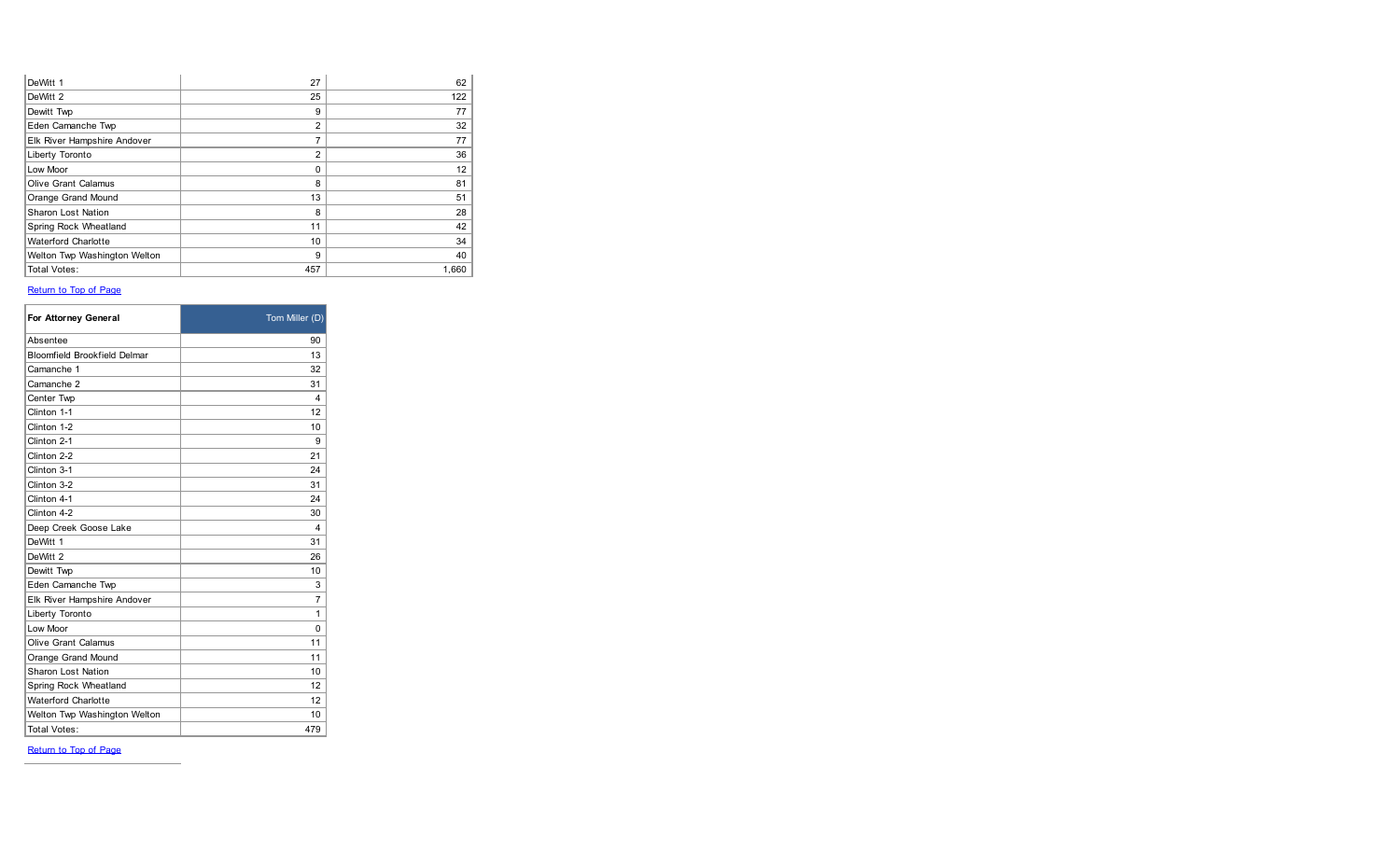| For State Senator District 49       | Rita Hart (D)  | Brian Schmidt (R) |
|-------------------------------------|----------------|-------------------|
| Absentee                            | 89             | 236               |
| <b>Bloomfield Brookfield Delmar</b> | 12             | 53                |
| Camanche 1                          | 36             | 73                |
| Camanche 2                          | 32             | 65                |
| Center Twp                          | 4              | 37                |
| Clinton 1-1                         | 15             | 30                |
| Clinton 1-2                         | 10             | 45                |
| Clinton 2-1                         | 10             | 34                |
| Clinton 2-2                         | 22             | 91                |
| Clinton 3-1                         | 26             | 82                |
| Clinton 3-2                         | 31             | 71                |
| Clinton 4-1                         | 25             | 69                |
| Clinton 4-2                         | 32             | 72                |
| Deep Creek Goose Lake               | 4              | 28                |
| DeWitt 1                            | 32             | 68                |
| DeWitt 2                            | 27             | 127               |
| Dewitt Twp                          | 12             | 80                |
| Eden Camanche Twp                   | 3              | 31                |
| Elk River Hampshire Andover         | 7              | 73                |
| Liberty Toronto                     | $\overline{2}$ | 36                |
| Low Moor                            | $\Omega$       | 11                |
| <b>Olive Grant Calamus</b>          | 11             | 90                |
| Orange Grand Mound                  | 17             | 52                |
| <b>Sharon Lost Nation</b>           | 10             | 29                |
| Spring Rock Wheatland               | 12             | 41                |
| <b>Waterford Charlotte</b>          | 12             | 34                |
| Welton Twp Washington Welton        | 10             | 49                |
| <b>Total Votes:</b>                 | 503            | 1.707             |

| For State Representative<br>District 97 | Carl Boehl (D) | Jay Saxon (D)  | Norlin Mommsen (R) |
|-----------------------------------------|----------------|----------------|--------------------|
| Absentee                                | 10             | 18             | 70                 |
| <b>Bloomfield Brookfield Delmar</b>     | 5              | 5              | 46                 |
| Camanche 1                              | ۸              | 35             | 69                 |
| Camanche 2                              | 12             | 18             | 66                 |
| DeWitt 1                                | 6              | 17             | 60                 |
| DeWitt 2                                | 6              | 18             | 119                |
| Dewitt Twp                              | ٠              |                | 77                 |
| Eden Camanche Twp                       | ٠              | $\overline{2}$ | 31                 |
| Liberty Toronto                         | 0              | 2              | 34                 |
| <b>Olive Grant Calamus</b>              | 0              |                | 83                 |
| Orange Grand Mound                      | 5              |                | 47                 |
| <b>Sharon Lost Nation</b>               | $\overline{2}$ | 6              | 26                 |
| Spring Rock Wheatland                   | 2              | 9              | 37                 |
| Welton Twp Washington Welton            | 4              | 5              | 46                 |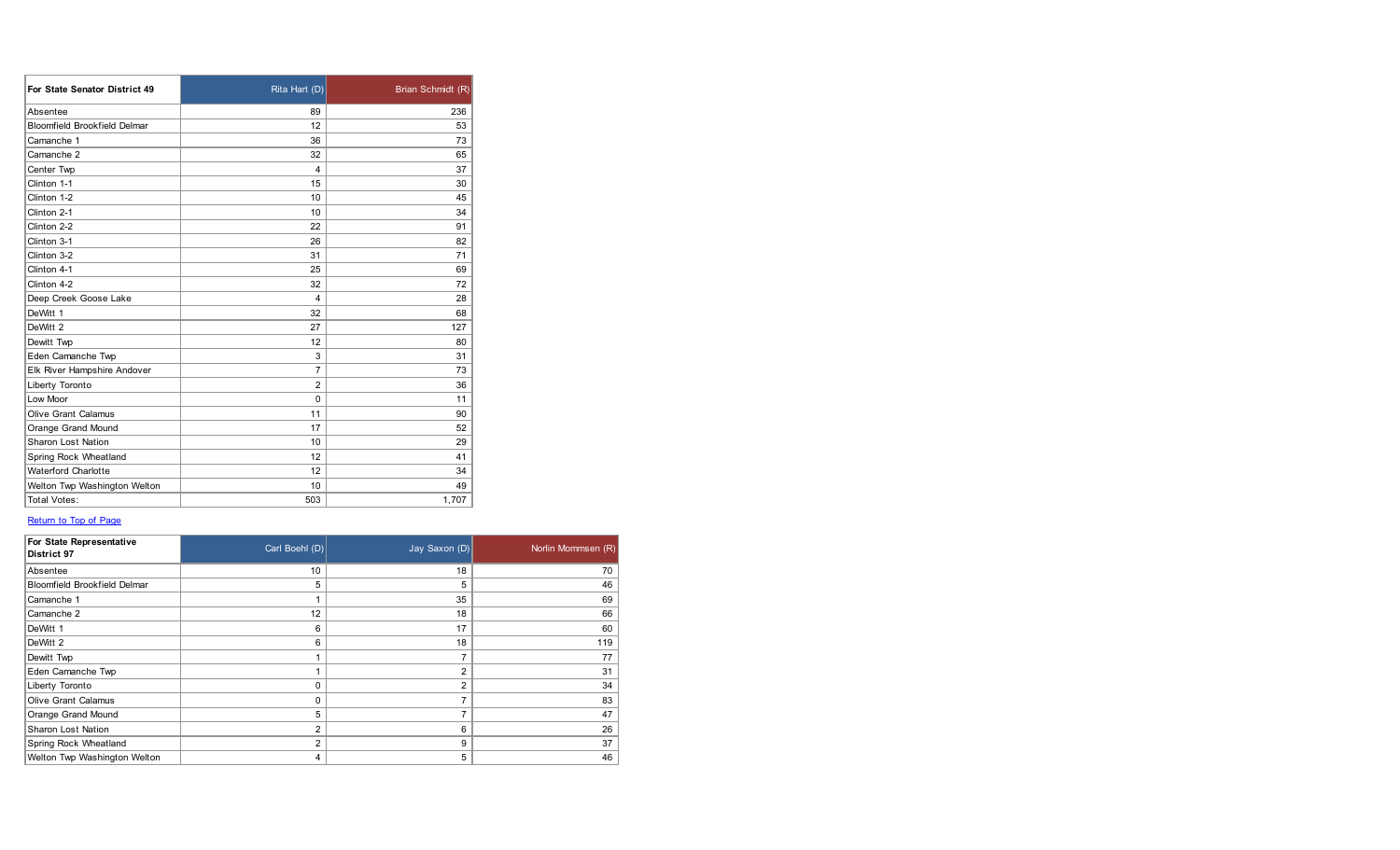| `Total<br>I Votes:<br>. | $ -$<br>יי<br>ັບ | 156 | $  -$ |
|-------------------------|------------------|-----|-------|
|                         |                  |     |       |

| For State Representative<br>District 98 | Mary Wolfe (D) |
|-----------------------------------------|----------------|
| Absentee                                | 63             |
| Center Twp                              | 4              |
| Clinton 1-1                             | 14             |
| Clinton 1-2                             | 10             |
| Clinton 2-1                             | 9              |
| Clinton 2-2                             | 21             |
| Clinton 3-1                             | 24             |
| Clinton 3-2                             | 31             |
| Clinton 4-1                             | 25             |
| Clinton 4-2                             | 32             |
| Deep Creek Goose Lake                   | 4              |
| Elk River Hampshire Andover             | 7              |
| Low Moor                                | O              |
| <b>Waterford Charlotte</b>              | 11             |
| Total Votes:                            | 255            |

| For Board of Supervisors     | Gayle Dolan (D) | Jim West $(D)$ | Shawn Hamerlinck (R) | Kurt Olson $(R)$ | Lester A Shields (R) | Dan Srp $(R)$ | Lydia Whitman (R) | WRITE-IN    |
|------------------------------|-----------------|----------------|----------------------|------------------|----------------------|---------------|-------------------|-------------|
| Absentee                     | 80              | 82             | 109                  | 71               | 87                   | 156           | 72                | $\mathbf 0$ |
| Bloomfield Brookfield Delmar | 13              | $\overline{7}$ | 11                   | 34               |                      | 14            | 30                | $\Omega$    |
| Camanche 1                   | 22              | 23             | 17                   | q                | 22                   | 90            | 12                |             |
| Camanche 2                   | 21              | 21             | 12                   | 16               | 25                   | 84            |                   |             |
| Center Twp                   | 3               | $\overline{2}$ | 24                   | 8                | 9                    | 22            | 13                |             |
| Clinton 1-1                  | 14              | 14             | 15                   |                  | 10                   | 14            | 14                |             |
| Clinton 1-2                  | $\rightarrow$   | $\overline{7}$ | 24                   |                  | 21                   | 31            | 10                |             |
| Clinton 2-1                  | 8               | 5              | 25                   | $\Omega$         | 18                   | 21            |                   |             |
| Clinton 2-2                  | 17              | 22             | 41                   | 21               | 62                   | 73            | 19                |             |
| Clinton 3-1                  | 18              | 19             | 52                   | 9                | 41                   | 58            | 16                |             |
| Clinton 3-2                  | 24              | 25             | 31                   | 16               | 35                   | 49            | 14                |             |
| Clinton 4-1                  | 21              | 24             | 27                   | 12               | 31                   | 58            | 20                |             |
| Clinton 4-2                  | 28              | 26             | 39                   | 18               | 33                   | 47            | 14                |             |
| Deep Creek Goose Lake        | 3               | $\mathbf{3}$   |                      |                  | 12                   | 17            | 13                |             |
| DeWitt 1                     | 27              | 16             | 46                   | 24               |                      | 19            | 33                |             |
| DeWitt 2                     | 21              | 19             | 84                   | 42               | 12                   | 42            | 69                |             |
| Dewitt Twp                   | 11              | $\overline{7}$ | 56                   | 29               |                      | 35            | 43                |             |
| Eden Camanche Twp            |                 | $\overline{2}$ | 13                   | 13               |                      | 26            | 12                |             |
| Elk River Hampshire Andover  |                 |                | 26                   | 13               | 20                   | 51            | 34                |             |
| Liberty Toronto              |                 | $\overline{2}$ | 14                   | 15               |                      | 13            | 21                |             |
| Low Moor                     | $\mathbf{0}$    | $\Omega$       |                      | $\overline{2}$   |                      | 15            | $\Omega$          |             |
| Olive Grant Calamus          | 10              | 5              | 30                   | 61               |                      | 29            | 62                |             |
| Orange Grand Mound           | 13              | 8              | 32                   | 19               |                      | 14            | 30                |             |
| Sharon Lost Nation           | 8               | 6              | 12                   | 12               | $\Omega$             | 16            | 13                |             |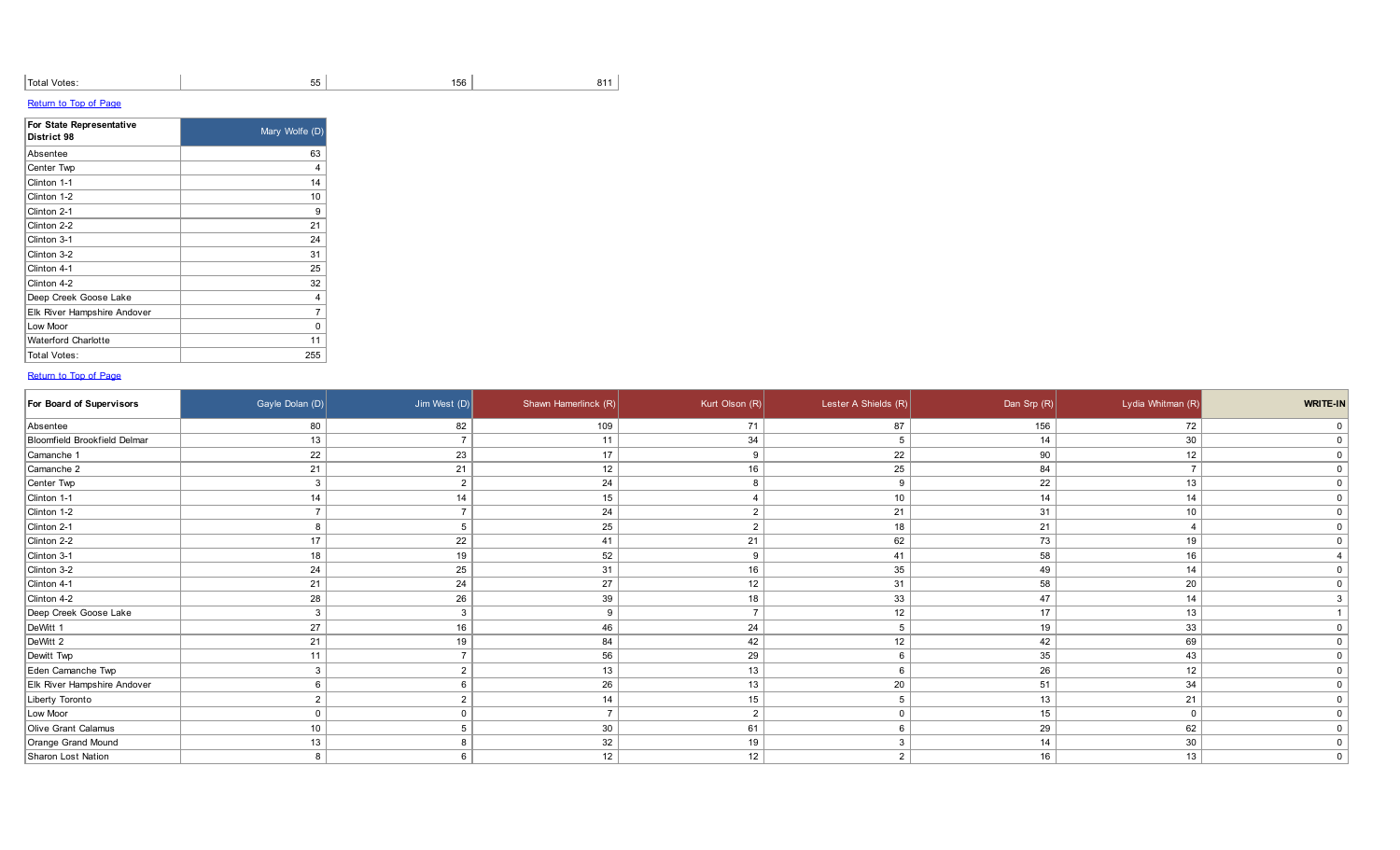| Waterford Charlotte                                       |                  |  |  |  |                              |
|-----------------------------------------------------------|------------------|--|--|--|------------------------------|
|                                                           |                  |  |  |  |                              |
|                                                           |                  |  |  |  | Welton Twp Washington Welton |
| 1.038<br>---<br><b>Total Votes:</b><br>495<br>3/4<br>ו טע | <b>CE</b><br>υuι |  |  |  |                              |

| For County Treasurer                | Rhonda McIntyre (R) |
|-------------------------------------|---------------------|
| Absentee                            | 224                 |
| <b>Bloomfield Brookfield Delmar</b> | 52                  |
| Camanche 1                          | 83                  |
| Camanche 2                          | 69                  |
| Center Twp                          | 32                  |
| Clinton 1-1                         | 33                  |
| Clinton 1-2                         | 50                  |
| Clinton 2-1                         | 35                  |
| Clinton 2-2                         | 99                  |
| Clinton 3-1                         | 85                  |
| Clinton 3-2                         | 73                  |
| Clinton 4-1                         | 77                  |
| Clinton 4-2                         | 78                  |
| Deep Creek Goose Lake               | 29                  |
| DeWitt 1                            | 67                  |
| DeWitt 2                            | 124                 |
| Dewitt Twp                          | 79                  |
| Eden Camanche Twp                   | 32                  |
| Elk River Hampshire Andover         | 78                  |
| Liberty Toronto                     | 36                  |
| Low Moor                            | 12                  |
| <b>Olive Grant Calamus</b>          | 85                  |
| Orange Grand Mound                  | 58                  |
| <b>Sharon Lost Nation</b>           | 30                  |
| Spring Rock Wheatland               | 38                  |
| <b>Waterford Charlotte</b>          | 33                  |
| Welton Twp Washington Welton        | 42                  |
| <b>Total Votes:</b>                 | 1.733               |

| For County Recorder                 | Maggie Stafford (D) | Scott Judd (R) |
|-------------------------------------|---------------------|----------------|
| Absentee                            | 83                  | 219            |
| <b>Bloomfield Brookfield Delmar</b> | 13                  | 47             |
| Camanche 1                          | 29                  | 73             |
| Camanche 2                          | 26                  | 68             |
| Center Twp                          | 3                   | 30             |
| Clinton 1-1                         | 13                  | 29             |
| Clinton 1-2                         | 9                   | 45             |
| Clinton 2-1                         | 8                   | 34             |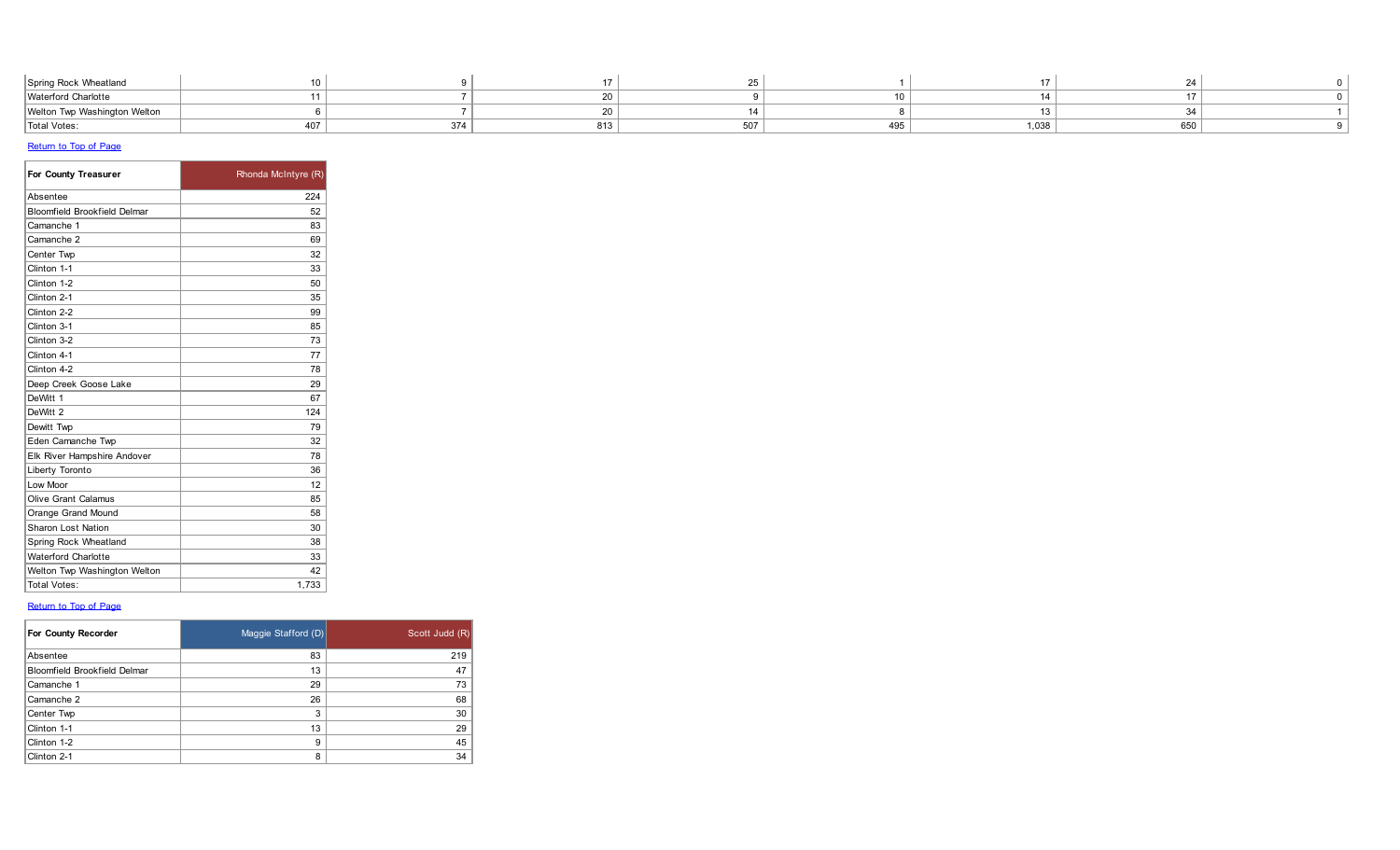| Clinton 2-2                  | 20             | 91    |
|------------------------------|----------------|-------|
| Clinton 3-1                  | 23             | 79    |
| Clinton 3-2                  | 31             | 73    |
| Clinton 4-1                  | 22             | 73    |
| Clinton 4-2                  | 29             | 72    |
| Deep Creek Goose Lake        | 4              | 25    |
| DeWitt 1                     | 28             | 62    |
| DeWitt 2                     | 23             | 116   |
| Dewitt Twp                   | 6              | 74    |
| Eden Camanche Twp            | 3              | 32    |
| Elk River Hampshire Andover  | $\overline{7}$ | 71    |
| Liberty Toronto              | $\overline{2}$ | 32    |
| Low Moor                     | $\Omega$       | 12    |
| <b>Olive Grant Calamus</b>   | 10             | 86    |
| Orange Grand Mound           | 11             | 49    |
| <b>Sharon Lost Nation</b>    | 9              | 24    |
| Spring Rock Wheatland        | 10             | 38    |
| <b>Waterford Charlotte</b>   | 10             | 33    |
| Welton Twp Washington Welton | 8              | 41    |
| <b>Total Votes:</b>          | 440            | 1,628 |

| For County Attorney                 | Mike Wolf (R) |
|-------------------------------------|---------------|
| Absentee                            | 241           |
| <b>Bloomfield Brookfield Delmar</b> | 52            |
| Camanche 1                          | 83            |
| Camanche 2                          | 75            |
| Center Twp                          | 33            |
| Clinton 1-1                         | 30            |
| Clinton 1-2                         | 49            |
| Clinton 2-1                         | 37            |
| Clinton 2-2                         | 110           |
| Clinton 3-1                         | 90            |
| Clinton 3-2                         | 73            |
| Clinton 4-1                         | 74            |
| Clinton 4-2                         | 71            |
| Deep Creek Goose Lake               | 30            |
| DeWitt 1                            | 65            |
| DeWitt 2                            | 123           |
| Dewitt Twp                          | 80            |
| Eden Camanche Twp                   | 32            |
| Elk River Hampshire Andover         | 77            |
| Liberty Toronto                     | 35            |
| Low Moor                            | 14            |
| Olive Grant Calamus                 | 87            |
| Orange Grand Mound                  | 56            |
| Sharon Lost Nation                  | 29            |